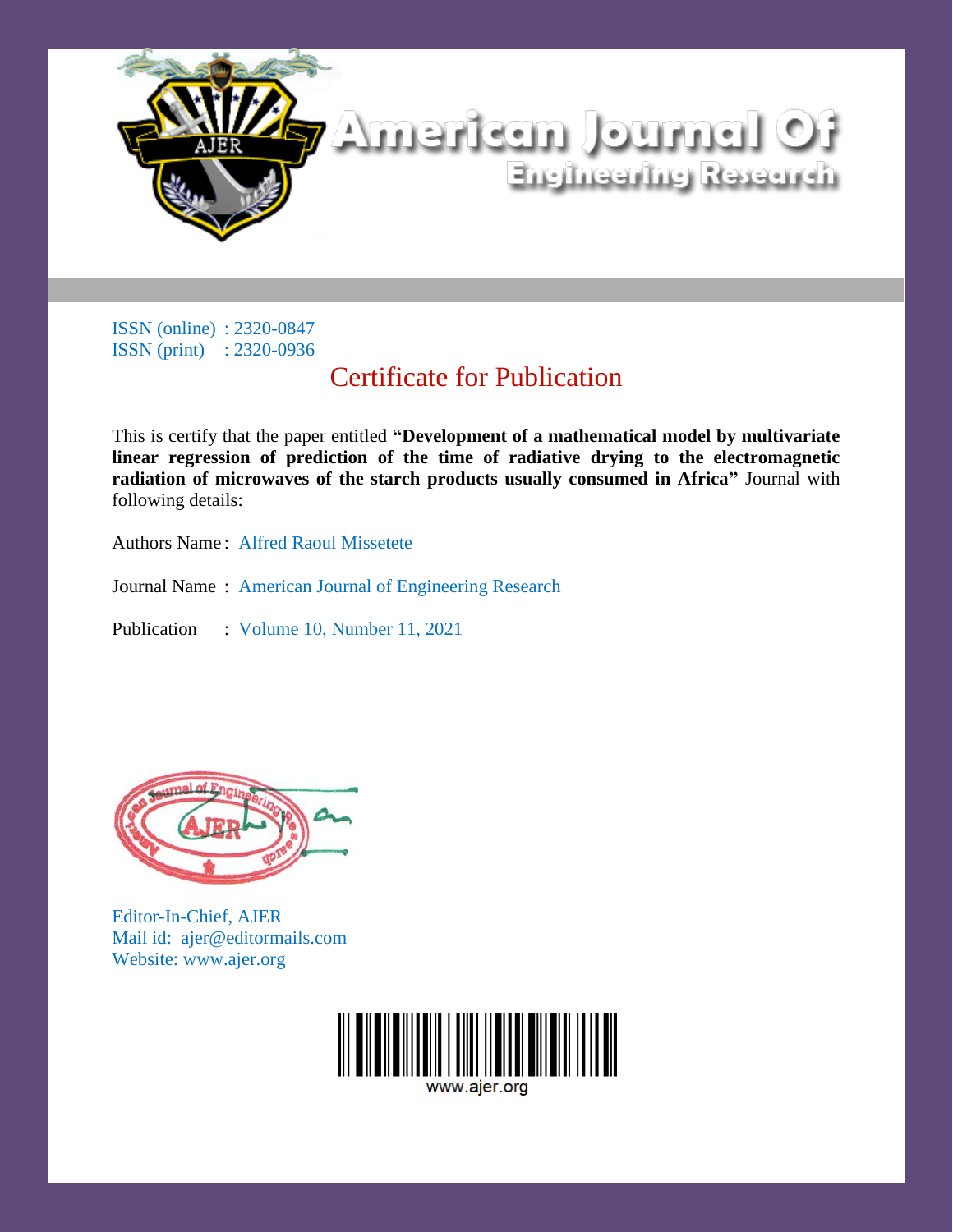

# Certificate for Publication

This is certify that the paper entitled **"Development of a mathematical model by multivariate linear regression of prediction of the time of radiative drying to the electromagnetic radiation of microwaves of the starch products usually consumed in Africa"** Journal with following details:

Authors Name : Bertrand Guelor Elongo

Journal Name : American Journal of Engineering Research



Editor-In-Chief, AJER Mail id: ajer@editormails.com Website: www.ajer.org

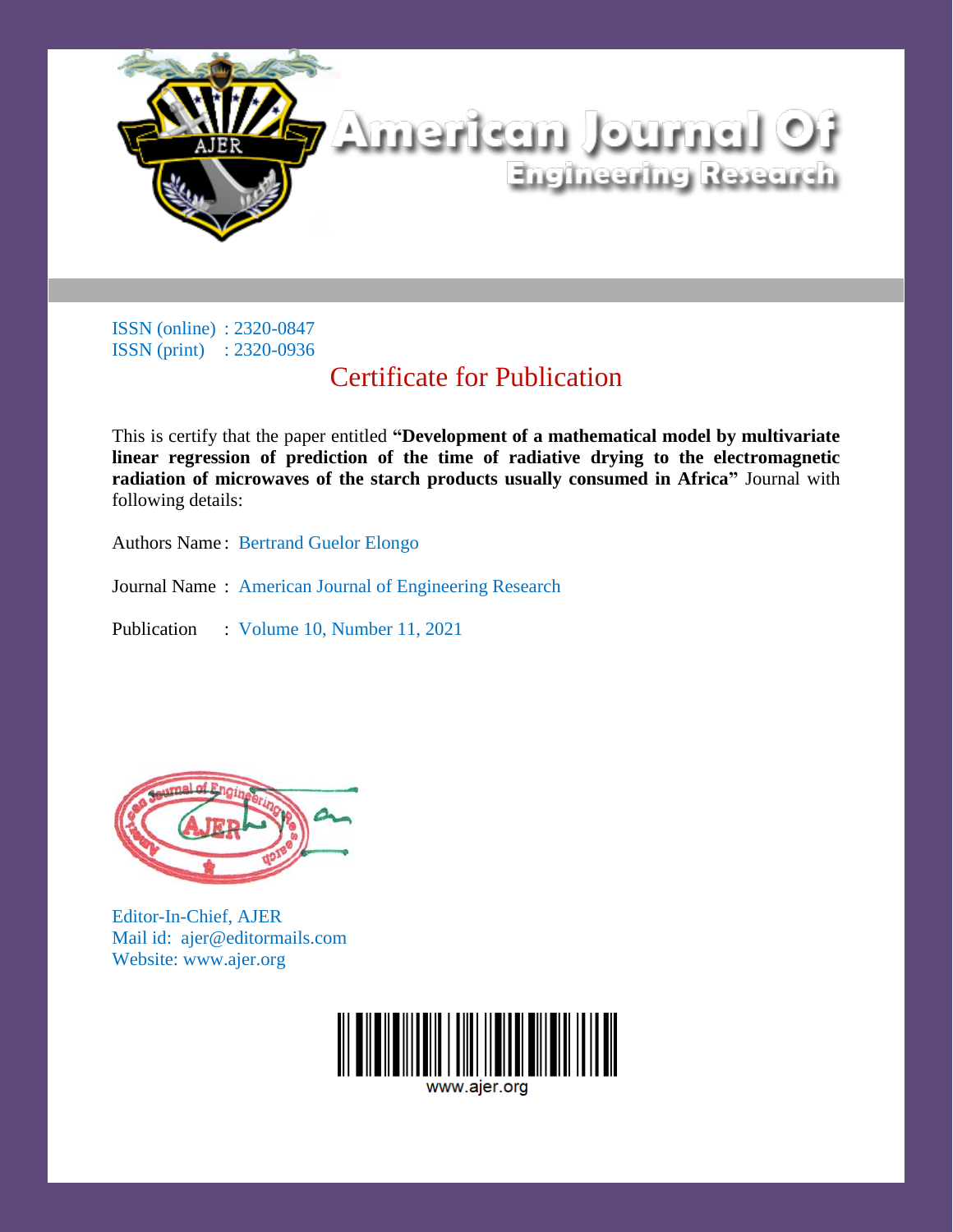

### Certificate for Publication

This is certify that the paper entitled **"Development of a mathematical model by multivariate linear regression of prediction of the time of radiative drying to the electromagnetic radiation of microwaves of the starch products usually consumed in Africa"** Journal with following details:

Authors Name : Rodrigue Armel Patrick Okemba

Journal Name : American Journal of Engineering Research



Editor-In-Chief, AJER Mail id: ajer@editormails.com Website: www.ajer.org

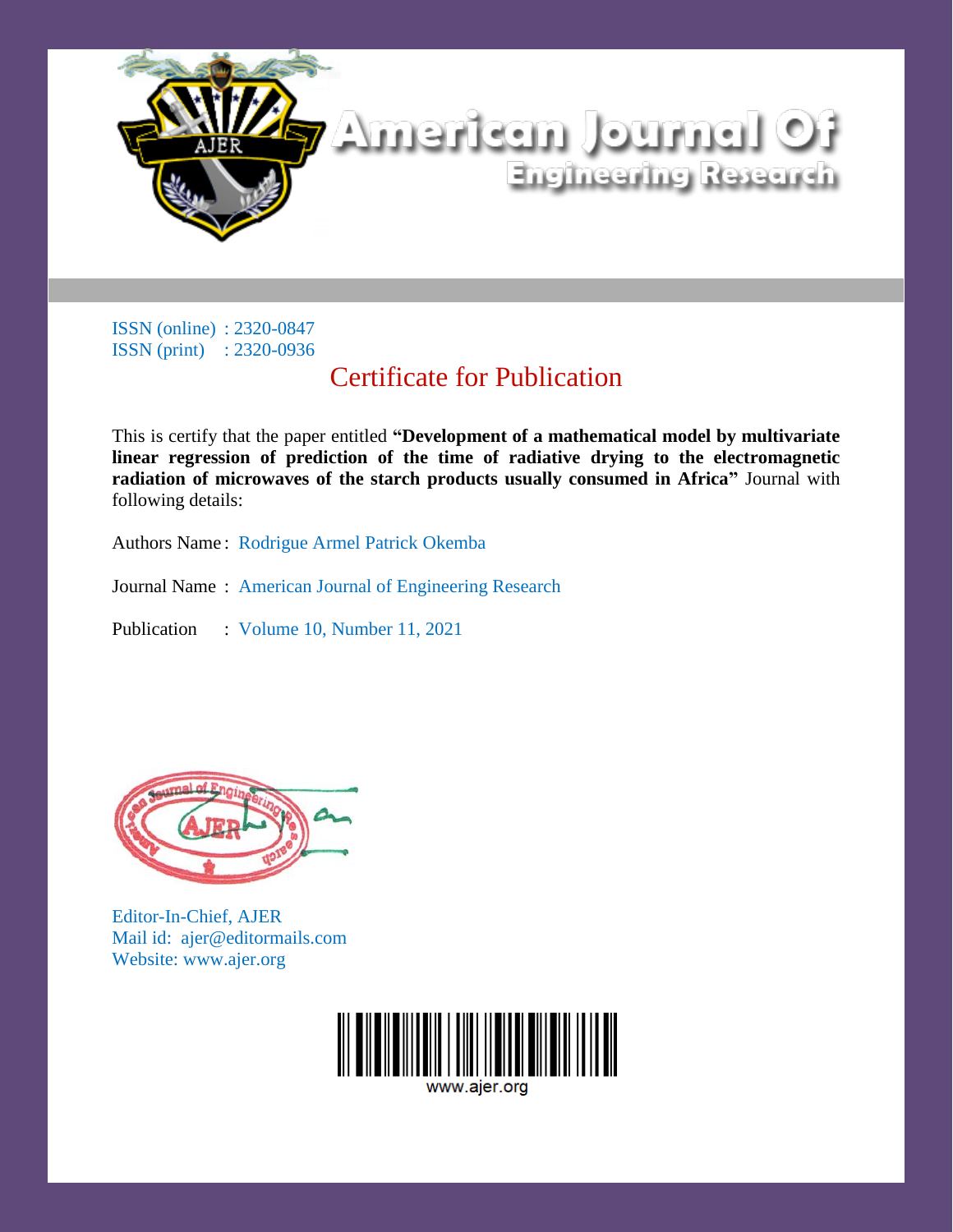

# Certificate for Publication

This is certify that the paper entitled **"Development of a mathematical model by multivariate linear regression of prediction of the time of radiative drying to the electromagnetic radiation of microwaves of the starch products usually consumed in Africa"** Journal with following details:

Authors Name : Jean Mathurin Nzikou

Journal Name : American Journal of Engineering Research



Editor-In-Chief, AJER Mail id: ajer@editormails.com Website: www.ajer.org

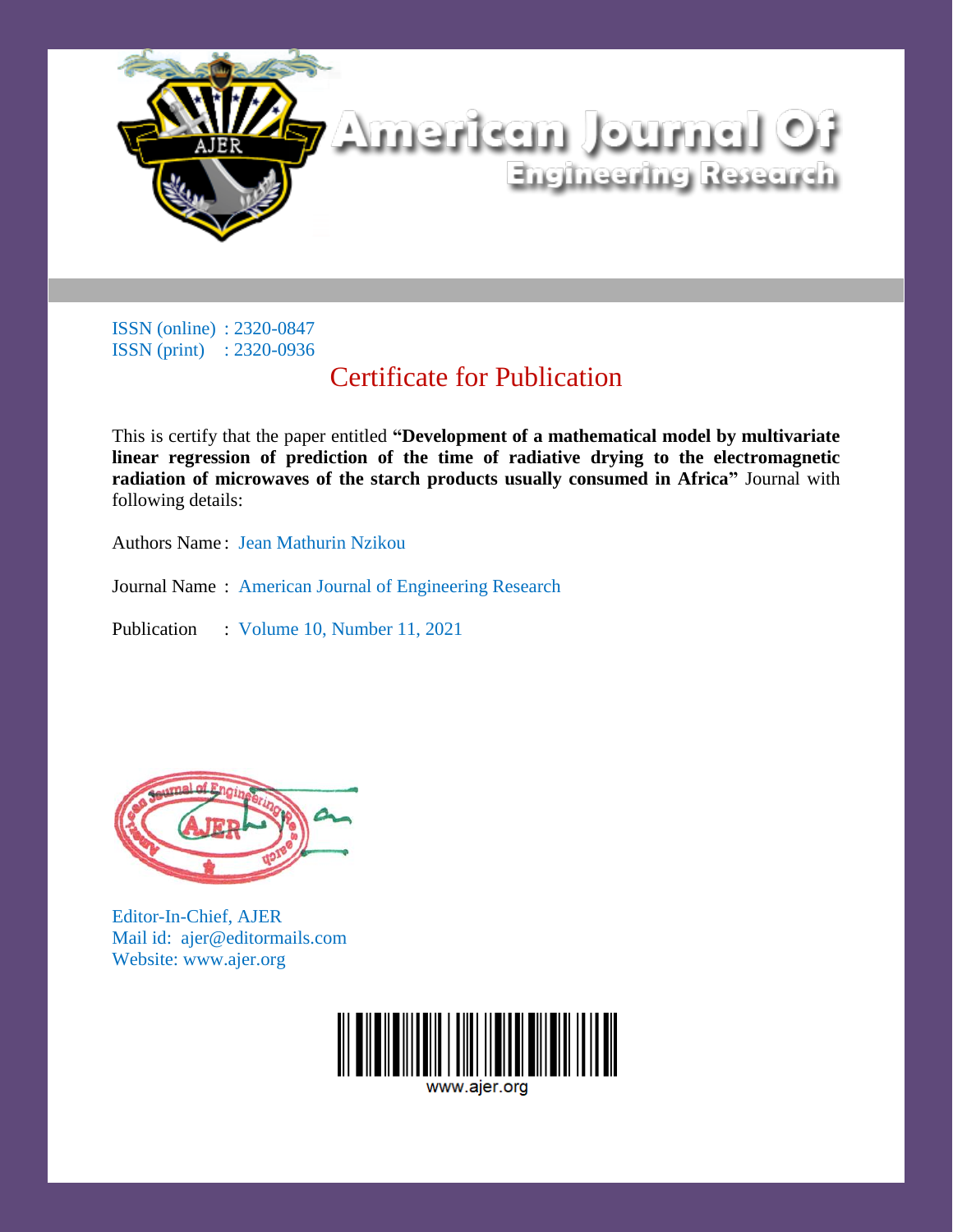

### Certificate for Publication

This is certify that the paper entitled **"Development of a mathematical model by multivariate linear regression of prediction of the time of radiative drying to the electromagnetic radiation of microwaves of the starch products usually consumed in Africa"** Journal with following details:

Authors Name : Mady Cisse

Journal Name : American Journal of Engineering Research



Editor-In-Chief, AJER Mail id: ajer@editormails.com Website: www.ajer.org